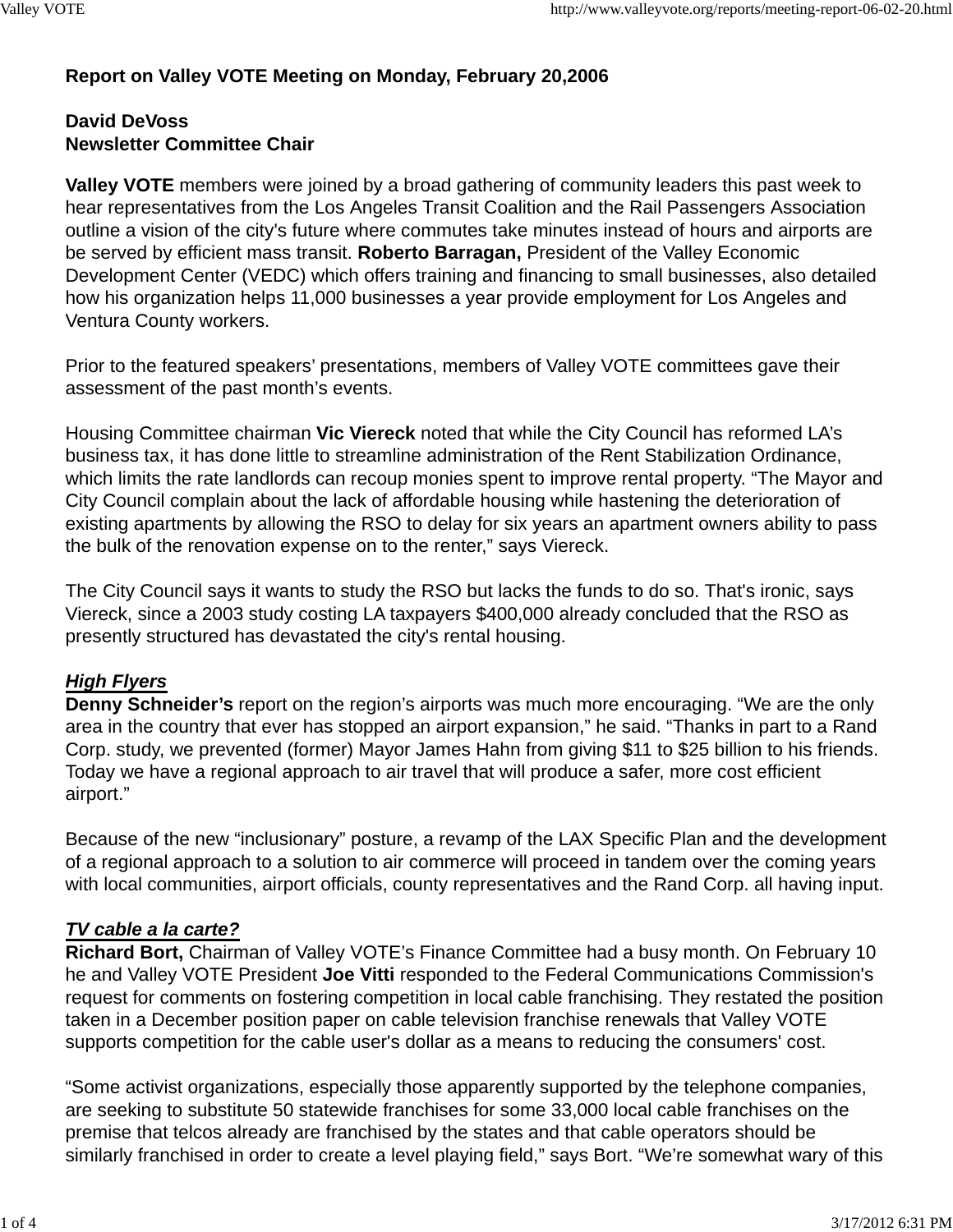move toward statewide cable TV franchising because it would cause Los Angeles to lose some \$22 million in annual cable franchise fees. Offsetting this, of course, might be a new user fee that the city might levy on cable operators." Presently, telcos collect and pass on to the city a 10 percent user fee, and there would be good reason to expect a new 10 percent cable user's fee if the present five percent franchise fee is discontinued.

The end result would be a level playing field for competitors, which might cause monthly rates to decline. But the saving would be offset by a doubled user fee rate.

Bort also noted that on February 9 the FCC released its study showing that giving consumers the option to buy cable programming a la carte (i.e., selecting only those channels that the consumer wants) would probably result in lower costs to the consumer. Cable companies say they are forced to package less-desired channels together with channels in heavy demand; otherwise, the low-demand channels would not be able to survive on their own.

### *Roberts Rules of Disorder*

**Polly Ward** monitors neighborhood councils for Valley VOTE. On February 4 she attended the first official Congress meeting of Los Angeles' neighborhood councils. She returned with the observation: "Democracy can be really messy."

Actually, the person sitting beside Polly said that. She is more optimistic. "It took 90 minutes to elect an interim leader," she reports. "It was messy. It was chaotic. But it happened. Many people elected to neighborhood councils have not participated in the political process before. They don't know how to work the system but they'll learn."

Some neighborhood councils are wary of participating in the Los Angeles Neighborhood Council Congress, but Ward says they should send a delegate to the March 4 meeting. "The Congress is directed at city-wide issues," she explains. "It takes no power away from a local neighborhood council."

Before the featured speakers took the floor, Valley VOTE heard from **Robin Gilbert,** San Fernando Valley coordinator for the California Clean Money Campaign that is supporting legislation to have full public financing of state wide elections. The cities of Albuquerque and Portland, OR. already have full public financing of campaigns. In December the city council asked the city's legislative analyst for a study of a Clean Money system for Los Angeles City elections. Joe Vitti added that he is a supporter of Clean Money and has been since the Valley Cityhood campaign in 2002. Joe commented "It may not be a perfect system but it is much better than what we have today"

Also making brief comments were **David Hernandez**, a candidate for the County Board of Supervisors District 3 who hopes to replace Zev Yaroslavsky, and **Clark Baker,** a former LAPD officer running for the 42nd Assembly district seat. Clark grew up in the Valley and worked as a Valley News &Green Sheet paperboy. He's running as a Republican despite the fact that he's "disgusted with the way the Republicans have been running things in this state and the nation." Neither does the former Marine have much love for Democrats whom he deems "politicians who got in the way of me and the people that I served (while with the LAPD)."

### *Beyond Petticoat Junction*

**Antonio Villaraigosa** said he wanted to reduce traffic when he ran for mayor. Now he wants to build a multibillion dollar subway to the sea.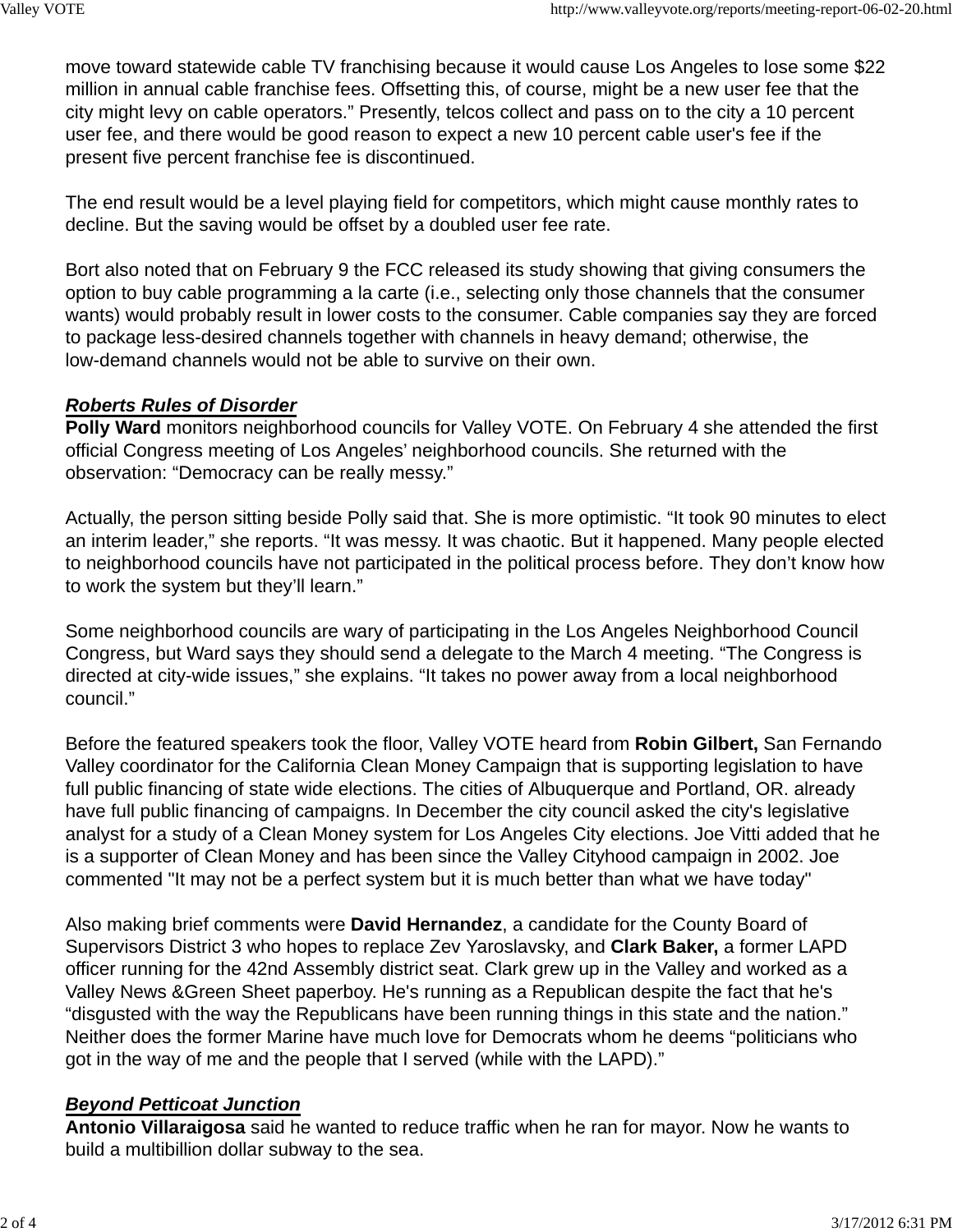Last week, Rail Passengers Assoc. of California president **Paul Dyson** and **Bart Reed** , executive director of The Transit Coalition put forth a more constructive vision of a city that advances the self-evident notion of first getting people to the BUR and LAX airports.

First on their combined agenda is extending the Orange Line busway to the Burbank Airport. (see attached map of proposed extension) "We have a \$380 million express busway (see attached photo) that stops three and a half miles short of Bob Hope Airport where there is a Metrolink stop to Ventura County," says Reed.

The good news is that rail transport is growing, albeit slowly. "When we started there were three trains a day between LA and San Diego," says Dyson. " Now there are 12. There are five daily trains to Santa Barbara and a 160-mile Metrolink network with 55 stations." The problem, says Dyson, is that Metrolink was set up as a peak-hour commuter service. There are no trains in the middle of the day or the evening. Says Dyson: "Metrolink should run seven days a week for 16 hours a day."

Another affordable idea The Transit Coalition has is to build pass-through tracks at Union Station so that passengers can travel through the station in all directions without having to change trains. Union Station is busier today than when it was built in 1939, but because it's a "stub station" where tracks terminate, passengers have to change trains when traveling to different points of the compass.

"Imagine if Metrolink worked properly," muses Reed….

### *Preserving Industrial Jobs*

There are 70,000 registered businesses in the Valley, but many of the smaller ones are in jeopardy, says **Roberto Barragan** , president of the Valley Economic Development Center, the largest small business development association in Southern California. "We are losing 200 to 500 business annually," Barragan told Valley VOTE. "They are not leaving the state but closing permanently. I don't dream of bringing in a new Amgen but keeping the businesses already here viable."

VEDC exists to help people start businesses or acquire businesses from those hoping to retire. It offers consulting services, guarantees bank loans and organizes workshops for newly minted executives.

Ironically, one of Barragan's biggest frustrations is the City of Los Angeles, which allows industrial property to be converted to big box retail use without a variance. "We need to hold on to our job-producing industrial land," he says. "With a change in zoning and the political will we can stop this."

Barragan speculates that one way to create more jobs in the San Fernando Valley would be to have a Valley Convention &Visitors Bureau that would promote the Valley as a tourist, business and convention destination. Seventeen percent of the money collected from Los Angeles' hotel tax comes from Valley hotels such as the Sheraton Universal, but little of the money is used to promote the Valley. "We'd like 4% of the hotel tax money the Valley sends downtown – about \$500,000 – be returned to the Valley for promotion. We have tourist destinations like Universal and Warner Bros., but LA doesn't want the Valley to do anything on its own."